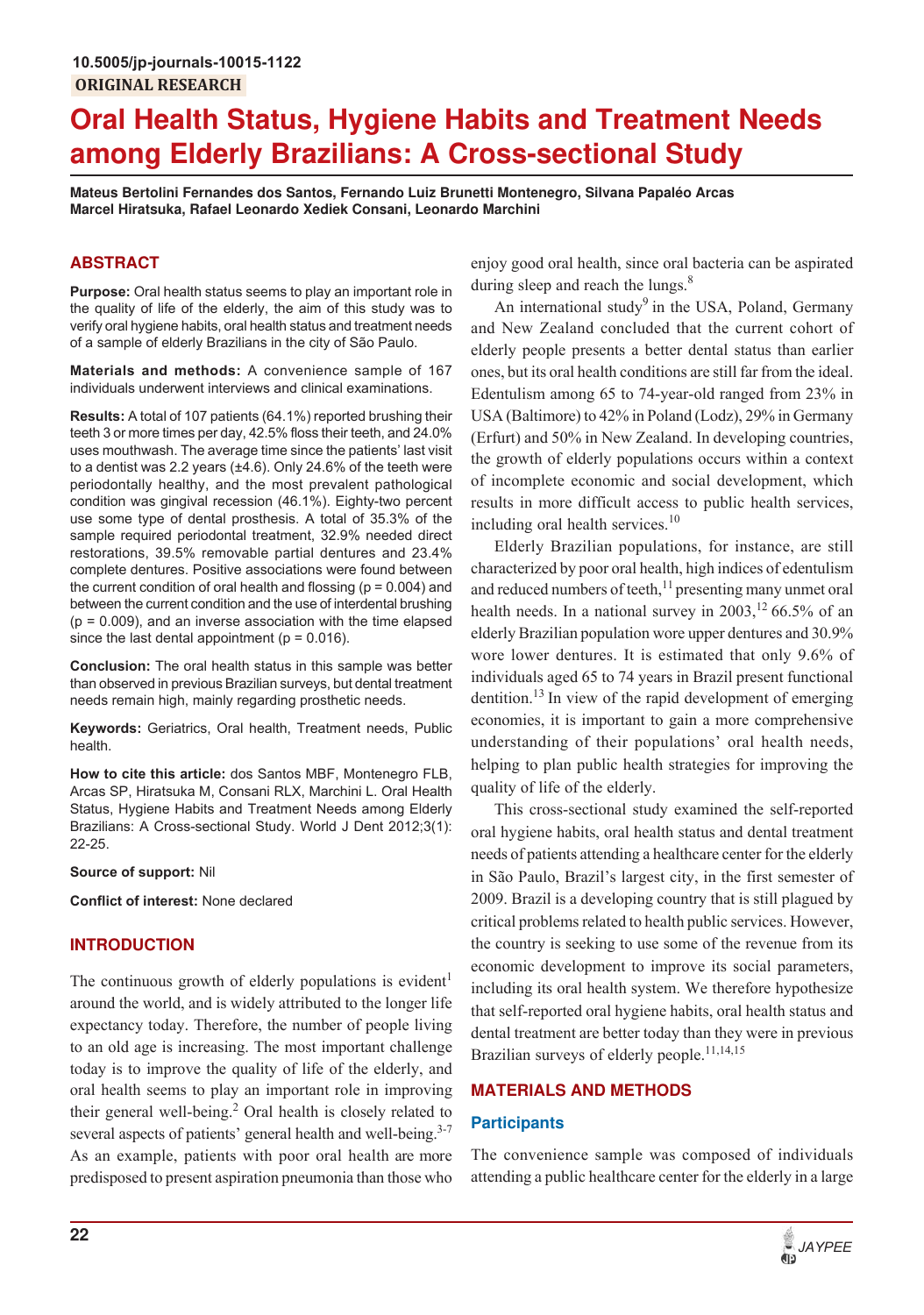district (Pinheiros) of São Paulo, Brazil, seeking general health care during the period of January to June 2009. No institutionalized people attended this healthcare center.

Considering that the target population of the district where the healthcare center is located consists of about 24,000 elderly individuals, the above-mentioned sample represents 0.68% of the target population and a sample power score of 0.77, considering a statistical sampling error of 7.8% (Minitab power and sample size tool, Minitab Inc, State College, PA, USA). A potential source of bias that was considered is the use of a convenience sample, which affects the generalization of the findings.

The only inclusion criterion was the patients to be 65 years old or older, and the exclusion criterion was the refusal to answer the questionnaire about general health. All ethical aspects regarding human participant were observed and every participant signed an informed consent form before participating in this study.

### **Data Collection**

All the patients were interviewed and clinically examined. During the initial interview they answered a questionnaire about their oral health, including the frequency they visited dentists, their oral hygiene habits and a declared reason for teeth loss (when applicable). Clinical examinations were performed in loco by one of the researchers, attempting to note gingivitis or periodontitis, the presence of abnormal conditions of the tissues, dental and prosthetic status and treatment needs.

#### **Data Analysis**

The collected data were compiled and subjected to descriptive statistics. The two-ratio equality test was applied to analyze the distribution of qualitative variables, while Mann-Whitney, Chi-square and Kruskal-Wallis tests were used to check for possible associations among variables. An alpha level of 0.05 was adopted for all the tests applied in this study.

## **RESULTS**

A total of 167 elderly patients were included in this study, and the mean age of the sample was 72.1  $(\pm 6.6)$  years, ranging from 66 to 91 years old. Only 32 individuals were males, representing 19.2% of the sample.

With regard to oral hygiene habits, only 107 patients (64.1%) brushed their teeth three or more times a day. Only 16.2% reported using a tongue cleaner, 14.4% reported using interdental toothbrushes, 42.5% reported flossing, and 24.0% reported using mouthwash. The average time since the patients' last visit to a dentist was 2.2 years  $(\pm 4.6)$ .

The clinical examinations indicated that only 44 patients (24.6%) were periodontally healthy, and that the most prevalent pathological condition was gingival recession  $(46.1\%)$ , while the least prevalent was tooth mobility  $(5.4\%)$ preceded by the presence of calculus (13.8%) and gingival bleeding (16.8%). The main declared reason for teeth loss was caries (73.1%), followed by periodontal disease (26.9%). Thirty patients (17.9%) were edentulous in both arches, while  $26.3\%$  (n = 44) were devoid of upper teeth and only one presented edentulism solely in the lower arch.

Eighty-two percent of the examined patients use some type of dental prosthesis. Table 1 shows the distribution of the prostheses over the arches.

As for dental treatment needs, 35.3% of the sample required periodontal treatment, 32.9% required direct restorations, and 4.2% needed dental extraction. Furthermore, 39.5% needed removable partial dentures, 23.4% required complete dentures, 16.2% needed single crowns and 5.4% needed fixed bridges. Only 2.4% of the sample required rebasing and/or repair of removable dentures.

An association was found between the current oral health status and flossing  $(p = 0.004, Chi$ -square test). The majority (67.9%) of the patients showing gingival bleeding did not habitually floss their teeth, while 70.7% of the patients with healthy periodontal tissues flossed regularly.

Another association was found between interdental brushing and the current oral health status ( $p = 0.009$ , Chisquare test). Most of the patients (94.9%) with decayed teeth did not use an interdental brush.

An association was also found ( $p = 0.016$ , Kruskal-Wallis) between the time elapsed since the last dental appointment and the current oral health status. More frequent visits to the dentist were positively correlated with fewer and milder oral health problems (Table 2). Similarly, the time elapsed since the last dental appointment and the patient's treatment needs was also positively correlated (p < 0.001, Kruskal-Wallis), as indicated in Table 3. People requiring tooth extraction had allowed more time to elapse since their last dental appointment.

#### **DISCUSSION**

The hypothesis of this study, that this research should present better findings than those found in previous Brazilian

| <b>Table 1:</b> Type of dental prosthesis distribution over the arches |              |                                                                                      |                   |                 |  |  |  |
|------------------------------------------------------------------------|--------------|--------------------------------------------------------------------------------------|-------------------|-----------------|--|--|--|
|                                                                        |              | Overdenture Removable Complete Fixed bridge<br>partial denture denture and removable |                   | partial denture |  |  |  |
| Lower arch<br>Upper arch<br>Total                                      | 3<br>$2.2\%$ | 51<br>23<br>42.0%                                                                    | 25<br>72<br>55.1% | 0<br>1<br>0.5%  |  |  |  |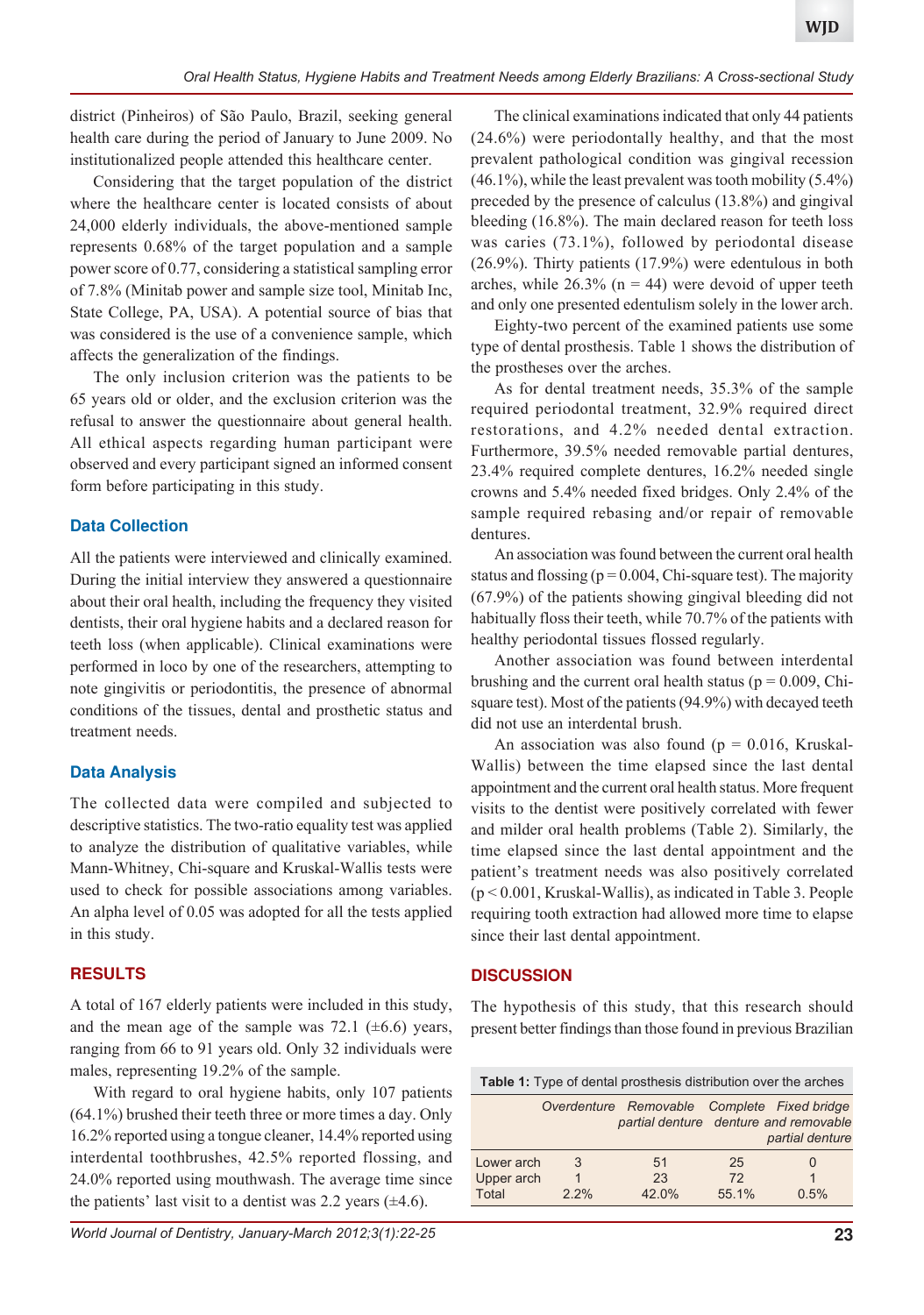| <b>Table 2:</b> Time since last dental appointment for each current status of oral health |                    |        |                 |          |                       |                      |         |
|-------------------------------------------------------------------------------------------|--------------------|--------|-----------------|----------|-----------------------|----------------------|---------|
| Time since<br>last dental<br>appointment                                                  | Oral health status |        |                 |          |                       |                      |         |
|                                                                                           | Calculus           | Cavity | <b>Mobility</b> | Restored | Gingival<br>recession | Gingival<br>bleeding | Healthy |
| Mean                                                                                      | 2.1                | 2.8    | 4.0             | 1.1      | 1.4                   | 1.9                  | 0.6     |
| <b>SD</b>                                                                                 | 2.9                | 6.6    | 5.0             | 2.4      | 2.7                   | 3.2                  | 0.8     |
| N                                                                                         | 23                 | 39     | 9               | 117      | 77                    | 28                   | 41      |
| p-value                                                                                   | $0.016*$           |        |                 |          |                       |                      |         |

The asterisk (\*) indicates statistically significant difference (Kruskal-Wallis test)

| <b>Table 3:</b> Time since last dental appointment for each treatment need |                 |                        |                     |                          |                                     |                           |                                 |                     |  |
|----------------------------------------------------------------------------|-----------------|------------------------|---------------------|--------------------------|-------------------------------------|---------------------------|---------------------------------|---------------------|--|
| Time since<br>last dental<br>appointment                                   |                 | <b>Treatment needs</b> |                     |                          |                                     |                           |                                 |                     |  |
|                                                                            | Repair          | <b>Restorations</b>    | Teeth<br>extraction | Periodontal<br>treatment | <b>Multiple</b><br>fixed<br>bridges | Single<br>fixed<br>bridge | Removable<br>partial<br>denture | Complete<br>denture |  |
| Mean                                                                       | 2.7             | 1.1                    | 8.4                 | 1.8                      | 0.2                                 | 1.5                       | 1.8                             | 6.0                 |  |
| <b>SD</b>                                                                  | 2.1             | 1.7                    | 14.3                | 3.2                      | 0.3                                 | 3.4                       | 3.0                             | 8.0                 |  |
| N<br>p-value                                                               | 4<br>$< 0.001*$ | 55                     |                     | 59                       | 9                                   | 27                        | 65                              | 39                  |  |

The asterisk (\*) indicates statistically significant difference (Kruskal-Wallis test)

surveys among elderly people, was confirmed. In other words, the findings of this study revealed lower averages of total edentulism (17.9%) than earlier systematic surveys of elderly Brazilians, which used a similar methodology and reported edentulism rates ranging from 47 to  $84\%$ .<sup>14,15</sup> Earlier surveys also found fewer patients who reported brushing their teeth 3 times a day (21.3%), flossing (7.3%) and mouthwashing (4%) when compared to the findings of Marchini et al 2006.<sup>11</sup> However, some of those findings should be compared carefully since the aforementioned study<sup>11</sup> involved institutionalized elderly, while the present study involved a conventional sample of independent elderly living in Brazil's largest city, where the population has easier access to information and to public health services.

Nevertheless, this improvement is important, since oral health status was found to be positively correlated with dental flossing and with interdental brushing. Another finding that supports the validity of the hypothesis is the better periodontal conditions found in this study than in previous ones.<sup>11</sup> In the present study, the most prevalent pathological condition was gingival recession (46.1%), and only 13.8% of the participants presented calculus. Previous reports reported the presence of calculus as the most prevalent periodontal condition  $(14-50\%)$ , <sup>14</sup> reaching up to 73.3% of periodontal disease.<sup>11</sup>

Poor oral health with teeth loss also leads to reduced masticatory efficiency, even when the lost teeth are replaced by dentures.<sup>4</sup> The reduction of masticatory efficiency should cause difficulties in chewing and may affect the patient's nutritional status. $6$  Pain is another symptom that maybe related with poor oral health, which also affects the quality of life.<sup>5</sup> However, changes that occur during aging may reduce sensitivity to oral pain, and older adults may be unaware of oral disease until the disease has advanced and extensive services are required to manage it.<sup>16</sup> Furthermore, the oral health of elderly people plays an important role in the longevity of these patients. Respiratory diseases among the elderly can be prevented or limited with good oral hygiene, $8$  and other studies have found that partial tooth loss and edentulism have a potential role in mortality due to cardiovascular disease.<sup>3,7</sup> Dental care for the elderly requires frequent follow-ups, since systemic and local factors may be more strongly correlated at this age.<sup>10</sup>

In this study, the time elapsed since the last appointment was correlated with the current conditions and treatment needs, since the shorter the time elapsed since the last appointment the fewer the problems observed. A possible explanation for the variance in the time elapsed, since last dental appointment is that some patients do not receive adequate explanations about the importance of periodical visits to the dentist in maintaining their oral health and preventing possible problems. Therefore, after concluding a dental treatment, an elderly patient may consider he has been 'healed' and may not make a follow-up visit until he develops pain and/or discomfort. The absence of dental assistance after dentures delivery is one of the factors that explain the widespread need for repair or substitution of dentures, as well as the high prevalence of lesions associated to them.<sup>15</sup> The average time elapsed since the last dental appointment was 2.2 years. However, this period varied considerably, since the standard deviation (4.6) was higher than this average, with the maximum time elapsed since the last dental appointment reported to be 40 years.